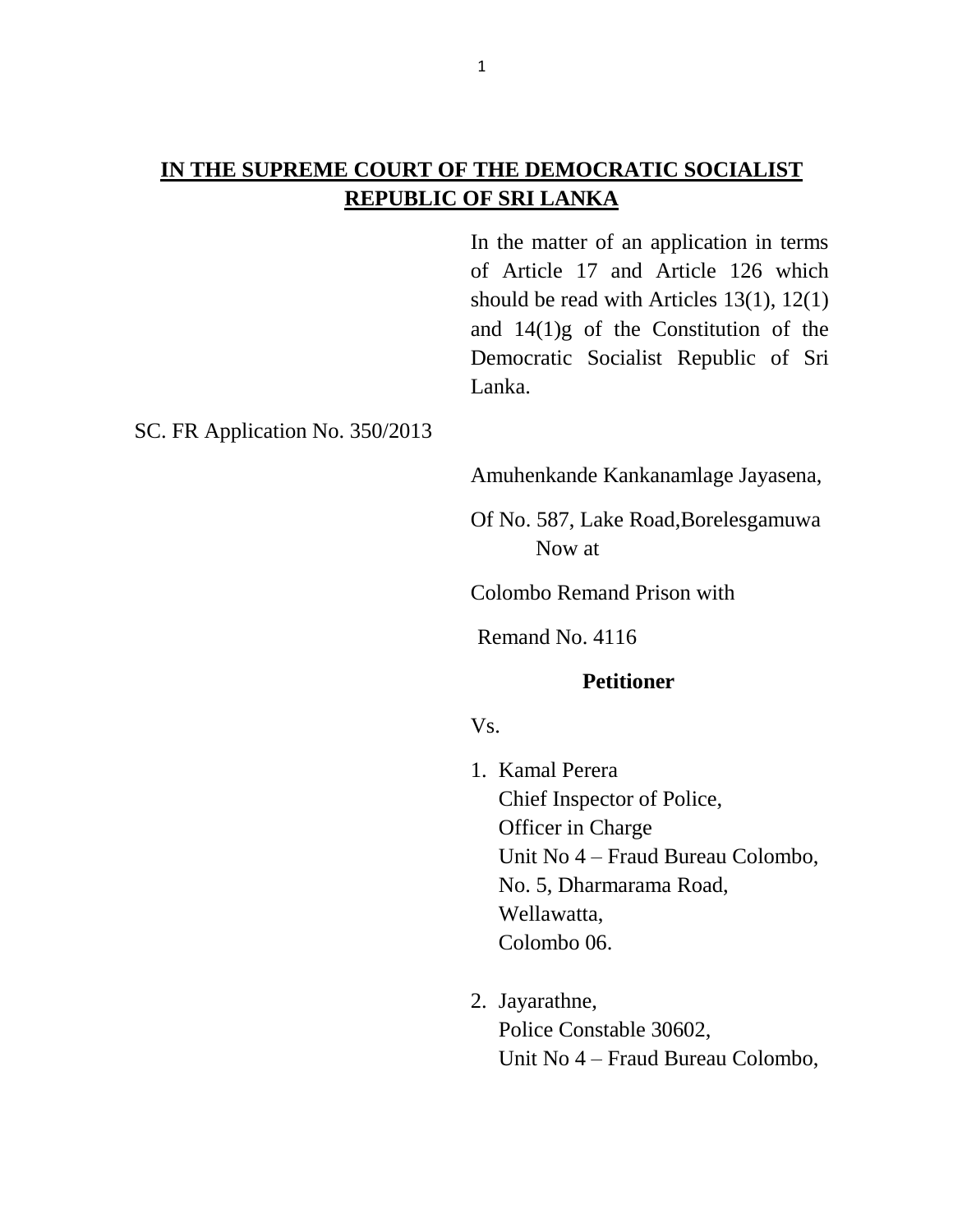No. 5, Dharmarama Road, Wellawatta, Colombo 06.

- 3. K.V.P. Fernando, Senior Superintendent of Police Director, Fraud Bureau Colombo, No. 5, Dharmarama Road, Wellawatta, Colombo 06.
- 4. S.A.D.S. Gunasekara Deputy Inspector General of Police Colombo DIG's Office, Colombo 11.
- 5. Anura Senanayake Senior Deputy Inspector General of Police, Colombo Police Headquarters, Colombo 01.
- 6. N. Illangakoon Inspector General of Police Police Headquarters, Colombo 01.
- 7. Hon. Attorney General, Attorney General's Department, Colombo 12.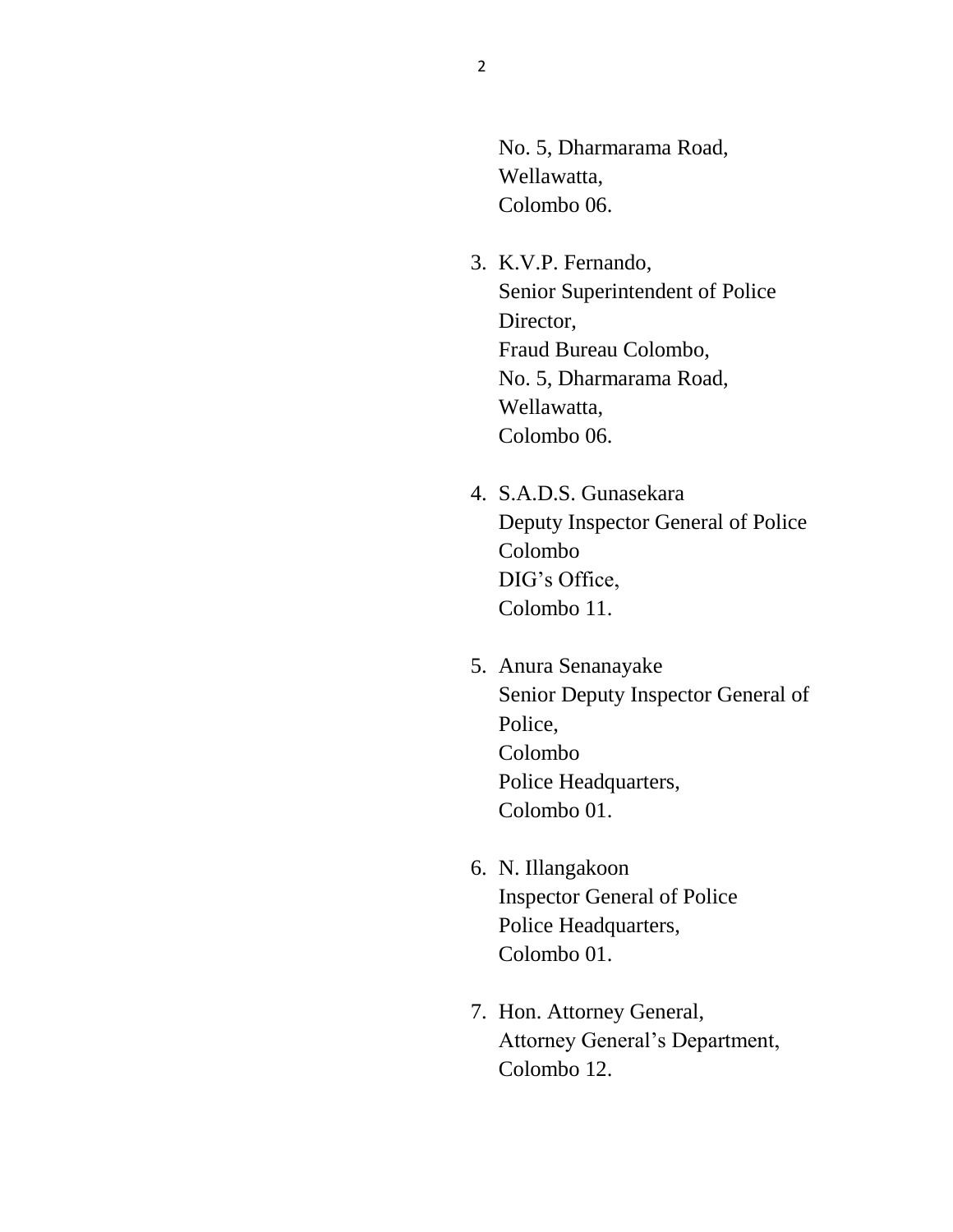## **Respondents**

- Before : Sisira J De Abrew J Priyantha Jayawardene PC J K T Chitrasiri J
- Counsel : MTB Ekanayake for the Petitioner Anupa de Silva SSC for the Respondents

Argued on : 6.5.2016

Decided on : 3.10.2016

### **Sisira J De Abrew**

 The Petitioner, by his petition, seeks a declaration that his fundamental rights guaranteed by Article 12(1), 13(1) and  $14(1)(g)$  of the Constitution have been violated by the Respondents. This court by its order dated 22.10.2013, granted leave to proceed for the alleged violation of Article 12(1) and 13(1) of the Constitution by the  $1<sup>st</sup>$ ,  $2<sup>nd</sup>$  and  $3<sup>rd</sup>$  Respondents. The Petitioner states the following facts.

 The Petitioner entered into an agreement to sell his house to Priyantha Fernando and Surupeeka Peiris who are husband and wife to a sum of Rs 7.5Million. Both parties signed an agreement bearing No.3636 (P3) attested by DC Peiris Notary Public and Attorney-at-Law on 20.8.2011and the Petitioner accepted 2.5Million as an advance payment when he signed the said agreement P3 from Priyantha Fernando and Surupeeka Peiris. The Petitioner again accepted Rs.500,000/- as an advance payment from them on a subsequent occasion. He admits that he altogether accepted Rs 3.0Million from Priyantha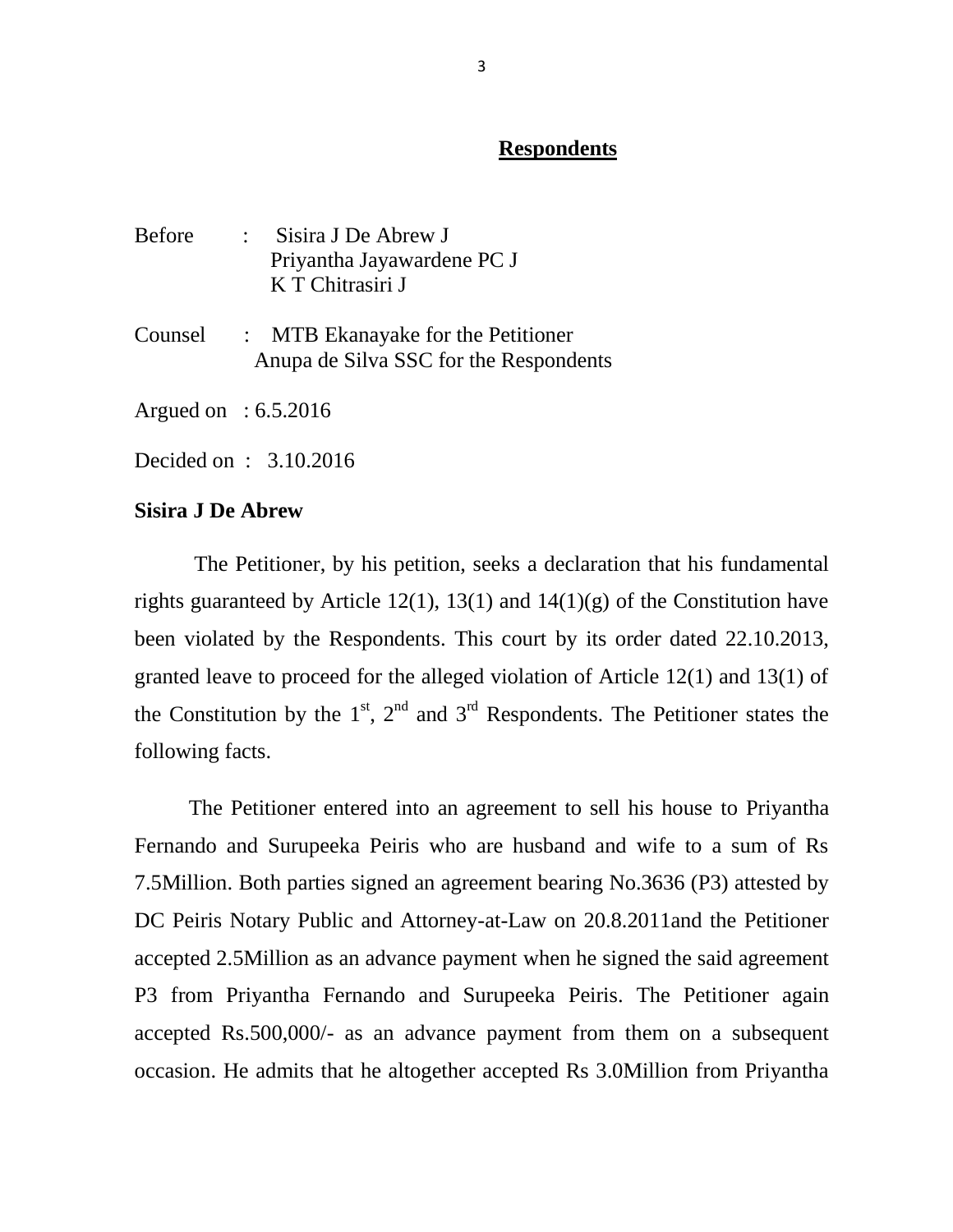Fernando and Surupeeka Peiris as an advance payment to sell the house. He states that although the agreed amount to sell the house was Rs.7.5Million, the Notary Public in the deed marked P3 fraudulently stated that the agreed amount was 4.9Million. Although he states so, it has to be noted here that he signed the deed marked P3 (the agreement to sell bearing No 3636) dated 20.8.2011attested by DC Peiris Notary Public and Attorney-at-Law. The Petitioner, by the said deed, agreed to sell the house to Priyantha Fernando and Surupeeka Peiris within six months from 20.8.2011 upon accepting the balance amount. Thereafter on three occasions, by three deeds, parties agreed to extend this period up to 16.6.2013. The question that arises is that if the deed marked P3 was executed fraudulently with connivance of Priyantha Fernando and Surupeeka Peiris, as to why he signed subsequent three deeds on three occasions extending the time period specified in the deed marked P3. There is no answer to this question. Therefore the above allegation made by the Petitioner cannot be accepted. The Petitioner further states that Priyantha Fernando gave cheque No.072033 marked P4 for Rs 2.6Million to him but he did not deposit this cheque on the request of Priyantha Fernando. The Petitioner however tried to contend that the agreed amount was Rs.7.5Million. The question that arises is as to why Priyantha Fernando gave a cheque for Rs.2.6Million when he was only entitled to give Rs.2.4Million to the Petitioner. But Priyantha Fernando, in a subsequent statement marked P6 (produced by the Petitioner with his counter objections) has explained the handing over of the said cheque. According to Priyantha Fernando's statement, before the payment of  $2<sup>nd</sup>$  advance (Rs.500,000/-), the petitioner had asked for

a guarantee of the balance payment of Rs.2.4Million. Priyantha Fernando had

4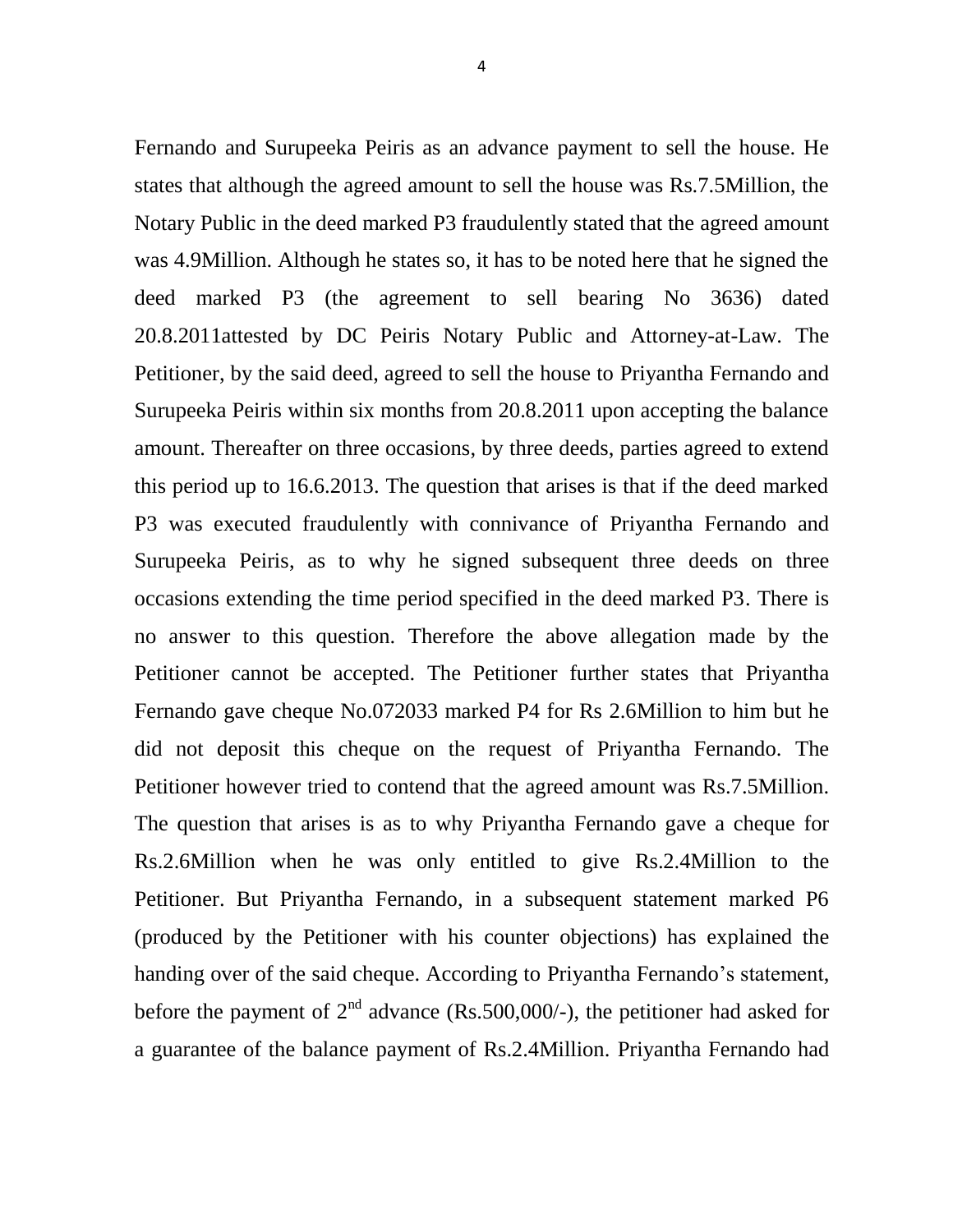told him that if the house is handed over before the due date, he would pay Rs.200,000/-. This appears to be the reason for the additional payment of Rs0.2Million. This appears to be an additional payment. Therefore Priyantha Fernando gave a cheque for Rs.2.6Million (2.4Million-amount to be paid as per the agreement+0.2Million as an additional payment). As the petitioner did not sell the house as agreed, he (Priyantha Fernando) instructed the bank not to honour the cheque.

 The petitioner says that he could not hand over the house as agreed since there were practical difficulties. Thereafter on a complaint made by Priyantha Fernando, the petitioner was arrested by the  $1<sup>st</sup>$  Respondent. Paragraph 7 of P3 clearly stipulates how to deal with a situation if the seller fails to execute the deed of transfer. According to the said paragraph, if the seller does not fulfill his obligation, relief can be obtained through a court order. The Petitioner therefore contended that failure to perform his obligation was purely a civil transaction and as such the officers of the Fraud Bureau could not have arrested him and that the arrest and the filing of B Report against him violated his fundamental rights guaranteed under Article 12(1) and 13(1) of the Constitution.

 This court on 19.9.2014 has observed that the Fraud Bureau has acted on a civil transaction and issued an interim order staying further proceedings in case No.7276/2013 in Court No.6 of the Magistrates Court, Colombo.

 On the strength of the above material, the Petitioner contended that his failure to fulfill obligation under and in terms of P3 was a civil transaction and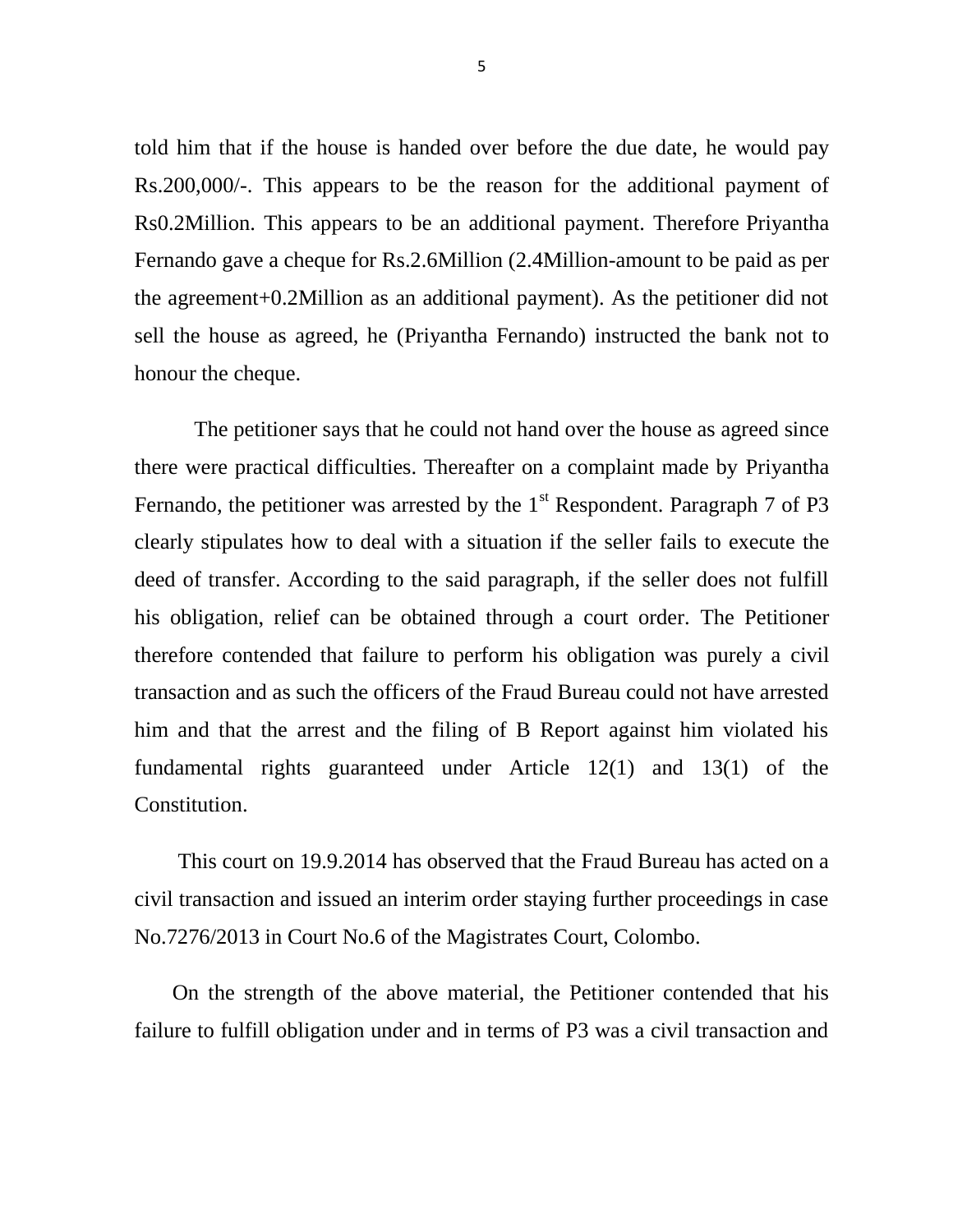that the officers of the Fraud Bureau could not have arrested and produced the Petitioner before the Magistrate as a suspect. The Magistrate remanded him.

 Although one can contend that, on the strength of the above facts, the Petitioner's failure to fulfill obligation under and in terms of P3 was a civil transaction, court must consider whether there were reasonable grounds for the Police to arrest him. The  $1<sup>st</sup>$  respondent, in his affidavit filed in this court, states that Priyantha Fernando made a complaint to the Fraud Bureau alleging that the Petitioner had defrauded him. The amount alleged was Rs.3Million. The Complaint of Priyantha Fernando made on 12.9.2013 has been produced as 1R1. After investigation, on 27.9.2013 the Petitioner was arrested. He was produced before the learned Magistrate on 28.9.2013. The Magistrate remanded him. Priyantha Fernando, in his statement marked 1R1, states that the agreement to sell bearing No.3636 attested by DC Peiris Notary Public and Attorney-at-Law was signed by both parties on 20.8.2011; that the Petitioner, by the said agreement, agreed to sell the house to him within six months upon the payment of balance amount; that the Petitioner, on 20.8.2011, accepted Rs.2.5Million from him; that as the Petitioner had a practical difficulty in handing over the vacant possession of the house, the period of six months was extended by deed No.3902 up to 20.5.2012; that even on 20.5.2012 the Petitioner could not hand over the vacant possession of the house due to his daughter's wedding and the time period was again extended up to 20.12.2012 by deed No.4011 attested by DC Peiris Notary Public and Attorney-at Law; that even on 20.12.2012 as the Petitioner could not hand over the vacant possession of the house, the time period was again extended up to 16.6.2013 by deed No. 4138 attested by DC Peiris Notary Public and Attorney-at Law; that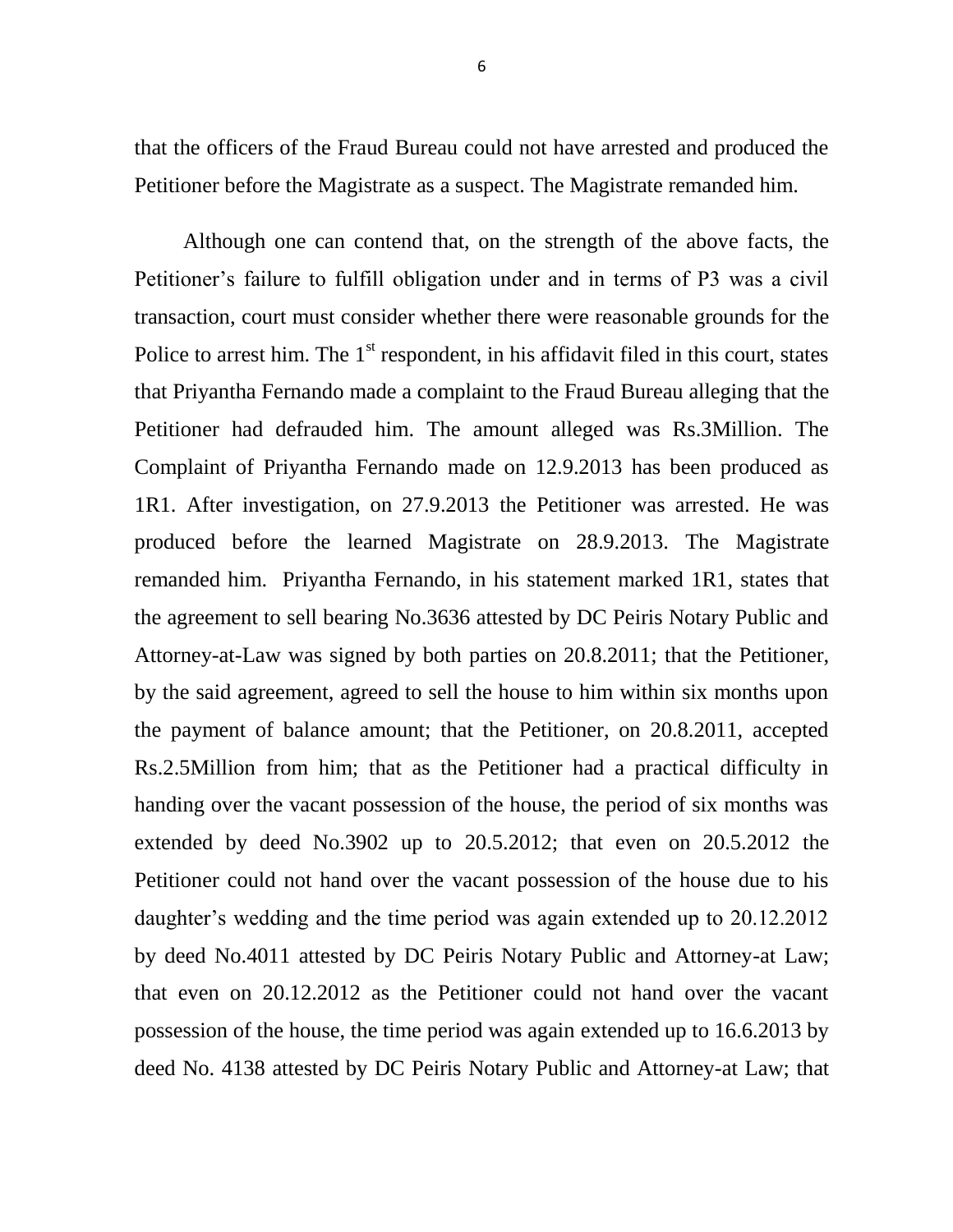on 7.5.2013 on the request of the Petitioner, he paid further sum of Rs.500,000/- to the Petitioner; that even on 16.6.2013 the Petitioner did not hand over the vacant possession of the house; that the Petitioner did not respond to his telegram; that the Petitioner avoided answering the telephone; that although they (Fernando and Peiris) were waiting for the Petitioner at the lawyer's office, he did not turn up; that later the Petitioner told him that he would not sell the house and threatened him not to trouble him (the Petitioner); that he, on several occasions, told the Petitioner that the balance was ready and to finalize the transaction; and that he felt that the Petitioner had cheated him.

 As I pointed put earlier, the Petitioner too admits that he accepted Rs.3Million as an advance from Priyantha Fernando and Surupeeka Peiris to sell the house but he did not execute the transfer deed.

 The main complaint of the petitioner to this Court is that the arrest of the Petitioner by the Police was unjustified and wrong.

In this connection it is relevant to consider Section 32 (1) of the Code of Criminal Procedure Act which reads as follows:

"Any peace officer may without an order from a Magistrate and without a warrant arrest any person…..

- a) who in his presence commits any breach of the peace;
- b) who has been concerned in any cognizable offence or against whom a reasonable complaint has been made or credible information has been received or a reasonable suspicion exists of his having been so concerned;
- c) omitted.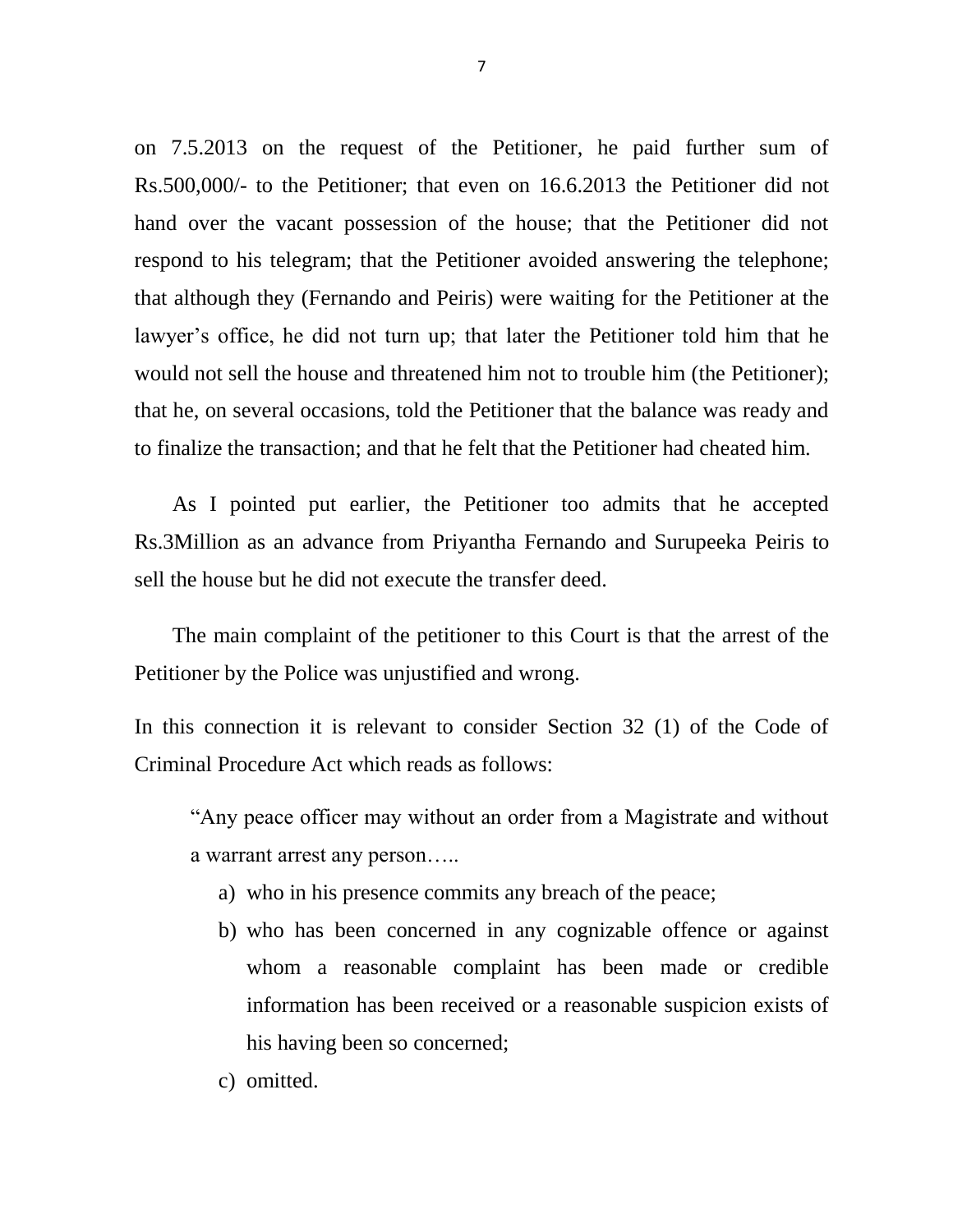- d) omitted.
- e) omitted.
- f) omitted.
- g) omitted.
- h) omitted.
- i) omitted."

 When a police officer decides to arrest a person on a complaint, he is not, at the time of the arrest, required to decide that the alleged offence is proved or can be proved beyond reasonable doubt. What is necessary is that, at the time of the arrest, there were reasonable grounds for him to believe that an offence had been committed or that he had reasonable grounds to act under Section 32(1) of the Code of Criminal Procedure Act.

 In such a situation the police officer cannot be found fault with for arresting the alleged offender. This view is supported by the judgment of Wanasundera, J. in the case of Joseph alias Bruten Perera Vs. The Attorney General [1992] 1 SLR page 99 wherein His Lordship remarked thus; "The power of arrest does not depend on the requirement that there must be clear and sufficient proof of the commission of the offence alleged. On the other hand for an arrest, a mere reasonable suspicion or a reasonable complaint of the commission of an offence suffices."

 In this connection I would like to consider the judicial decision in the case of Roopechand and another Vs The State [1966] Cri.L.J 1367 (Vol.72, C.N.411) at page 1368 wherein it was held: "The argument that the breach of agreement committed by the accused gave rise only to a civil liability and the complainant should have taken recourse to civil proceedings to enforce his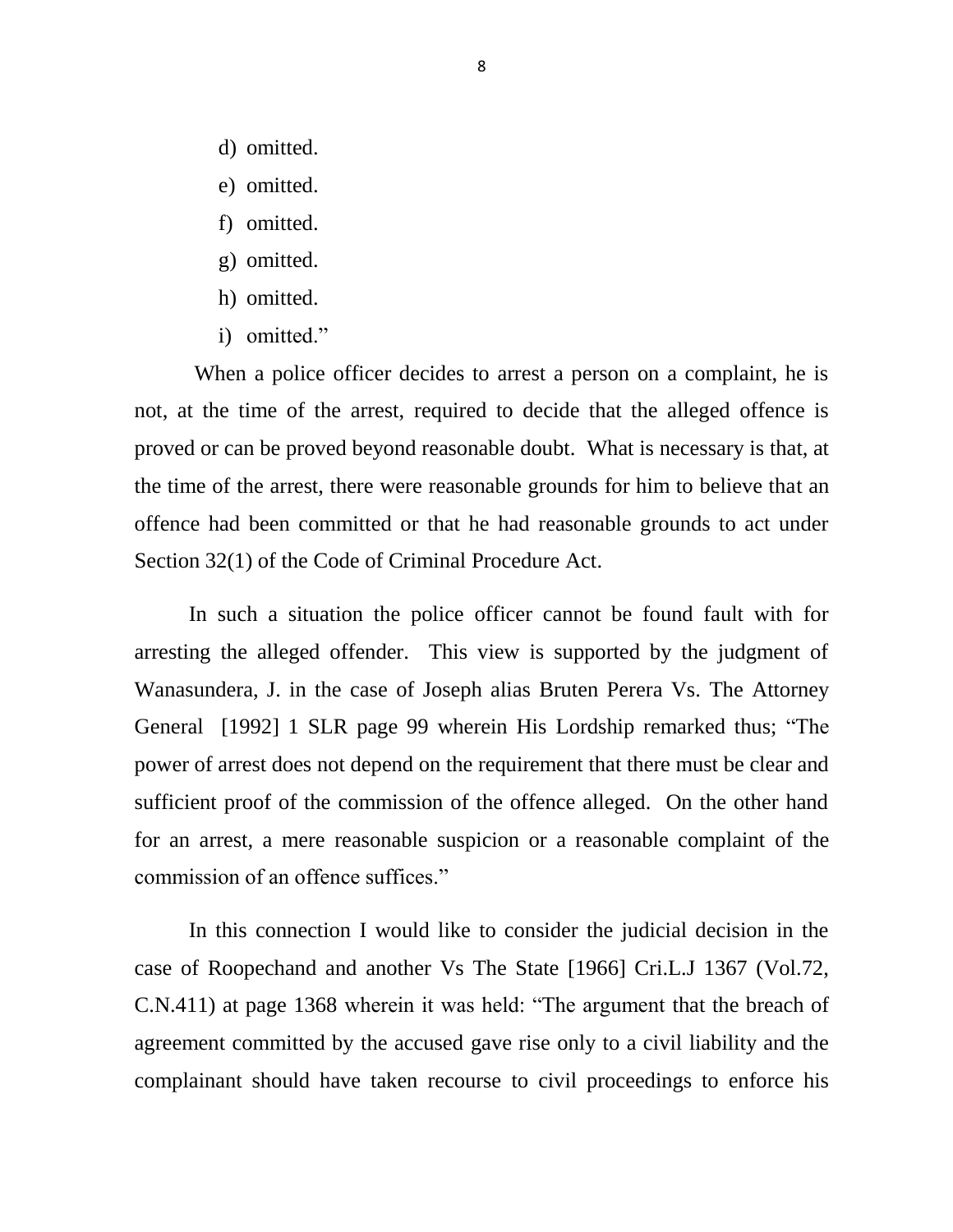right is, in my opinion, wholly misconceived. Money obtained by a person through deception may give rise to civil liability, but that does not and cannot mean he is immune from a criminal charge even if the prosecution succeeds in proving that he intended to dishonestly obtain money by misappropriation."

 It is undisputed in this case that the Petitioner signed the agreement to sell the house to Priyantha Fernando and Surupeeka Peiris; that the Petitioner accepted Rs.3.0Million as an advance; that the Petitioner did not return Rs.3.0Million to Priyantha Fernando and Surupeeka Peiris; and that he (the Petitioner) did not execute the deed of transfer. Priyantha Fernando was ready with the balance amount and requested the Petitioner to execute the deed of transfer. If the Petitioner did not have a dishonest intention, he would have and should have, by now, returned Rs.3.0Million to Priyantha Fernando and Surupeeka Peiris or he should have agreed to return Rs.3Million. At this stage one should not forget what the Petitioner told Priyantha Fernando when the request was made to finalize the transaction. The petitioner told Priyantha Fernando that he would not sell the house. The Petitioner even threatened Priyantha Fernando not to trouble him. However it is matter for the Magistrate, after hearing evidence, to decide whether or not the Petitioner entertained dishonest intention. I am making this observation as a case has been filed against the Petitioner in The Magistrate's Court by the Fraud Bureau. When I consider the facts of this case and the above legal literature, I hold that there were reasonable grounds for the Police to believe that the Petitioner had cheated Priyantha Fernando and Surupeeka Peiris and thereby committed a criminal offence. In my view, in a case of breach of agreement by one party, although the party affected has recourse to civil remedy, if the police have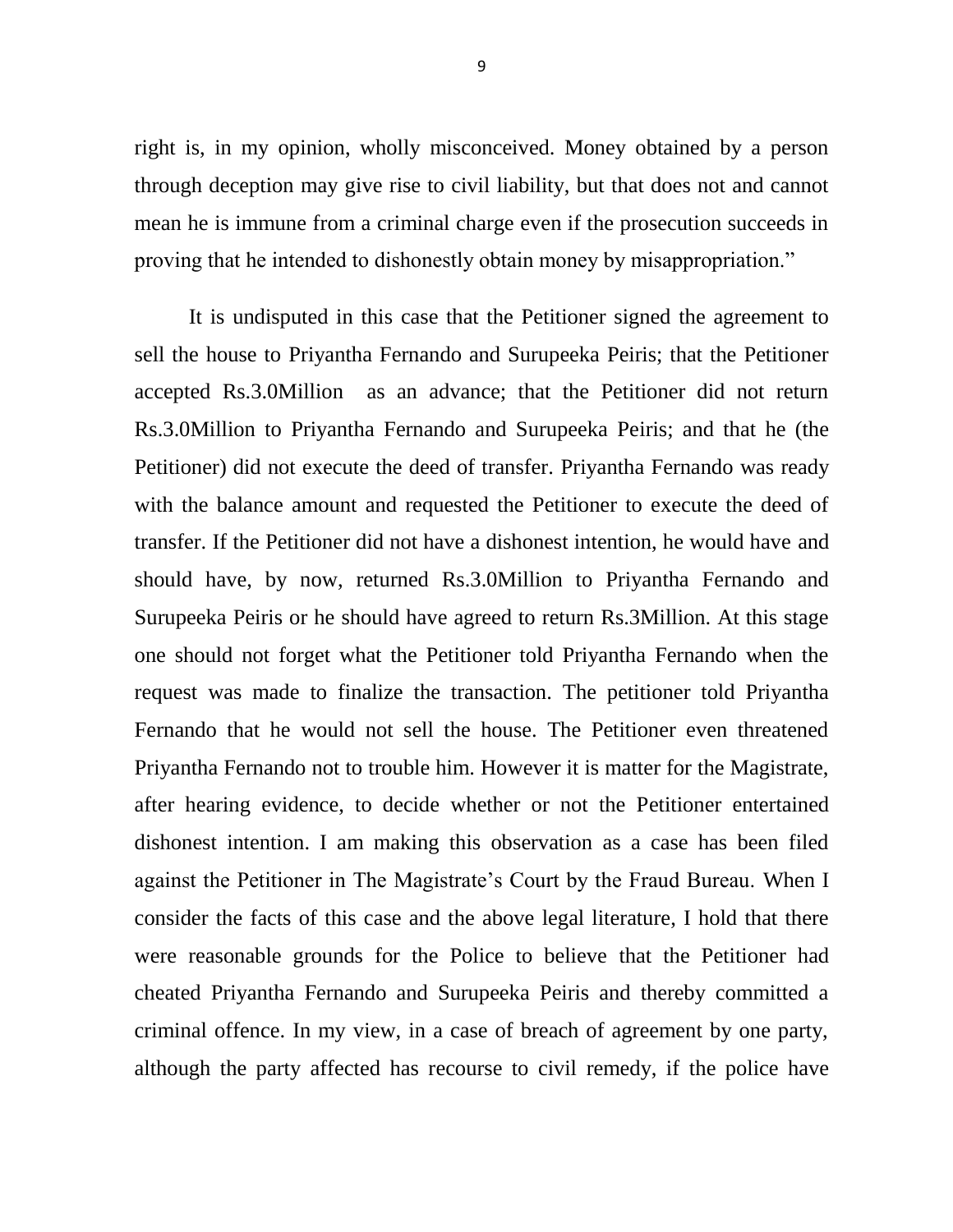reasonable grounds to believe that the violating party in violating the contract had entertained dishonest intention, the Police, on a complaint made by the affected party, has the right to take legal action against the violating party under and in terms of the Criminal Procedure Code including the arrest and producing the violating party in the Magistrate court. Later it becomes the duty of the learned Magistrate to decide whether or not the charge is proved beyond reasonable doubt. In such a situation Police cannot be found fault with for arresting and producing the violating party in court.

 I have earlier held that there were reasonable grounds for the Police to believe that the Petitioner had cheated Priyantha Fernando and Surupeeka Peiris and committed a criminal offence. If a Police officer has reasonable grounds to believe that a criminal offence had been committed by a person, he has a right under the Criminal Procedure Code to arrest the offender. In such a situation the arrest of the offender is justified. For the above reasons, I hold that that the Police Officers of the Fraud Bureau had reasonable grounds to arrest and produce the Petitioner before the Magistrate Court and that the contention of the petitioner that his arrest was wrong and unjustified cannot be accepted.

For the aforementioned reasons, I hold that the  $1<sup>st</sup>$  to  $6<sup>th</sup>$  Respondents have not violated the fundamental rights of the Petitioner guaranteed by Article 12(1) and 13 (1) of the Constitution.

 I therefore dismiss the petition of the Petitioner. I therefore vacate the interim order of this court dated 19.9.2014 staying further proceedings in case No.7276/6/2013 in court No.6 of the Magistrate's Court of Colombo and direct the learned Magistrate to expeditiously conclude the said case. The Registrar of